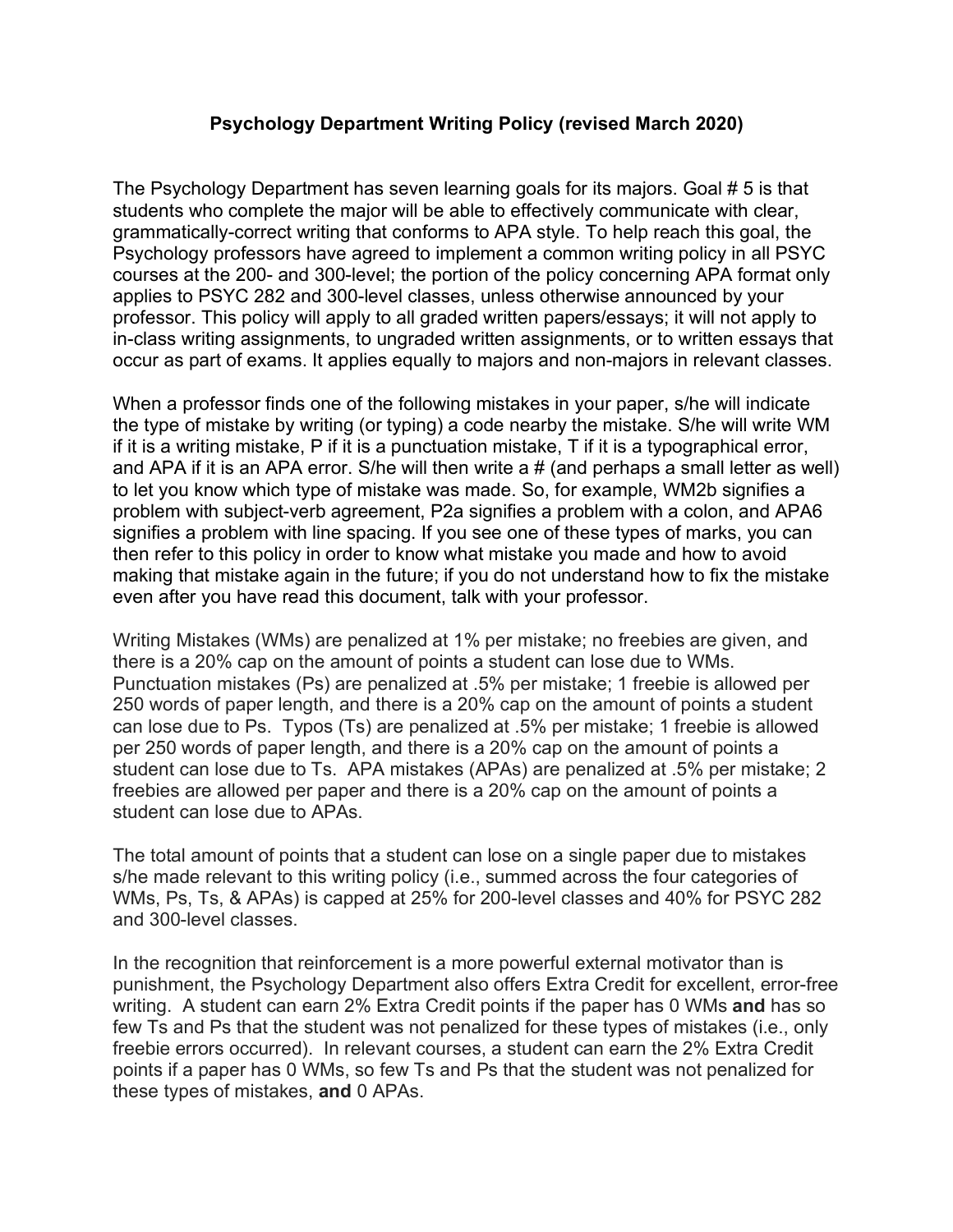## **Writing Mistakes**

These mistakes include problems with grammar, clarity, and proper use of words.

- **1. Sentence Structure**.
	- a. **Fragmented sentences** occur when a sentence is not an independent clause, i.e., when it lacks either a subject or verb, or when a sentence is actually a phrase masquerading as a sentence. Fragmented sentences are always incomplete thoughts. For example "Near the printer on my desk" has neither a subject nor a verb. "Twenty seven females and ten males" has no verb. "Went willingly to the room" has no subject. All necessary parts of speech must be within a particular sentence. So "The stapler sits near the printer on my desk" adds a subject (i.e., stapler) and verb (i.e., sits). "Twenty seven females and ten males participated in the study" adds a verb (i.e., participated). "She went willingly into the room" adds a subject (i.e., She). Sometimes a fragmented sentence does have an action and an actor, as in "Bill, running down the corridor." The problem here is that the thought is incomplete. "Bill ran down the corridor" is a complete thought, as is, "Bill, running down the corridor, smashed head first into Dean."
	- b. **Run-on sentences** occur when two clauses that could stand independently as sentences are smashed together into one seeming sentence, sometimes with a comma between them, although not always. "Measures of depression are commonly used, they really work" is a run-on sentence because "Measures of depression are commonly used" stands alone as a sentence, and "they really work" stands alone as a sentence (i.e., each has a subject and a verb). One way of fixing a run-on sentence is to make it two different sentences, as in "Measures of depression are commonly used. They really work." Another solution is to separate the two sentences with a semi-colon, as in "Measures of depression are commonly used; they really work." Although it is less common in scientific writing, a dash can also be used, as in "Measures of depression are commonly used – they really work." Sometimes the best solution is to connect the two sentences with a comma and a type of conjunction, as in "Measures of depression are commonly used, and they really work." With this solution, the run-on is fixed and a transition is provided.

#### **2. Problems with verbs.**

a. **Consistent verb tense.** Students sometimes switch verb tenses within a single idea, moving between past and present tense within the same sentence or paragraph, as in "Subjects complete a measure of depression; then they were randomly assigned to condition." This problem can be solved by identifying the verb tense that makes the most sense for the idea you are expressing and using it throughout the idea unless there is a valid reason to switch. Thus, the better sentence would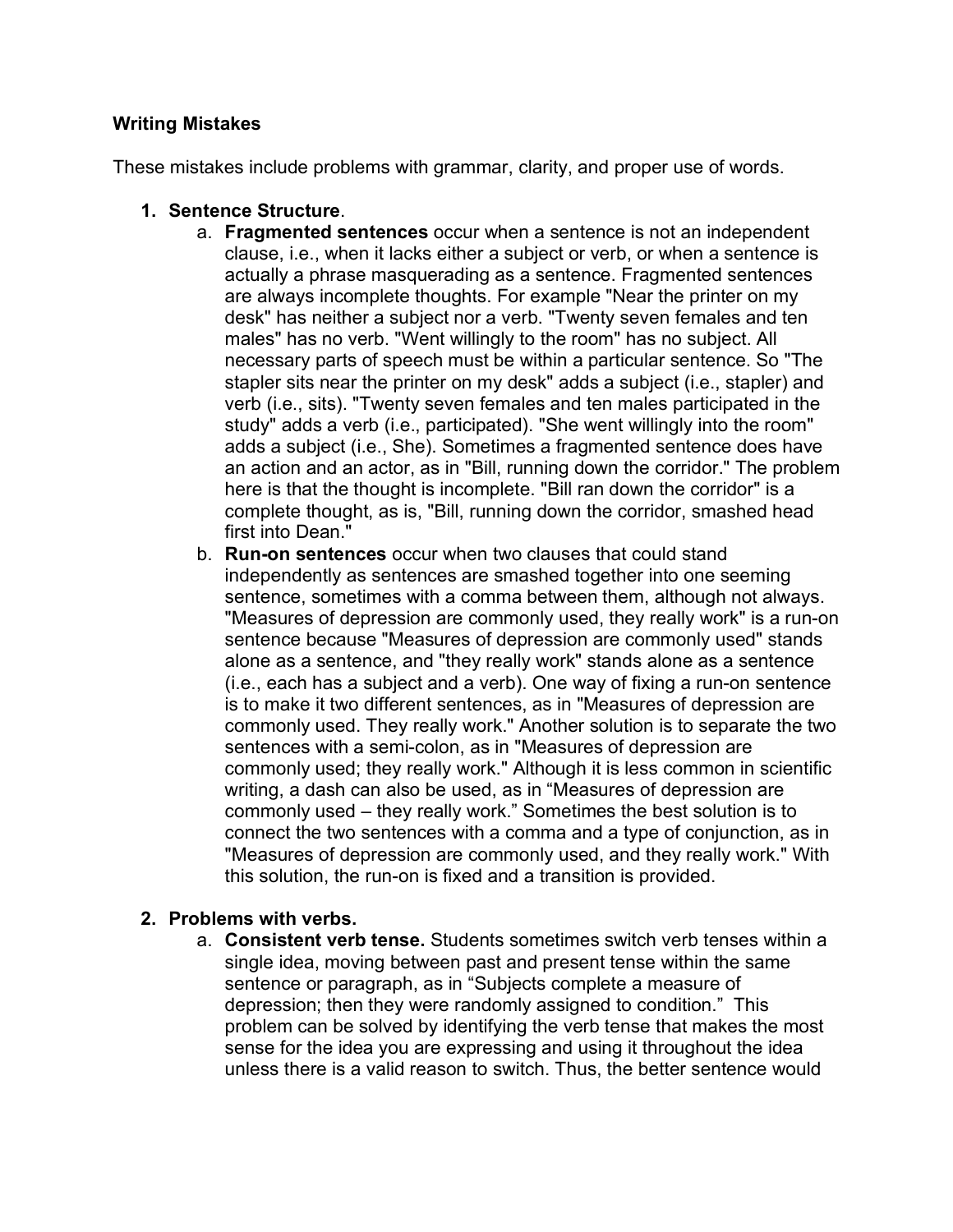be "Subjects first completed a measure of depression; then they were randomly assigned to condition."

- b. **Subject-verb agreement**. The verb form one uses in a sentence depends upon whether the subject is singular or plural **and** whether the subject is first, second, or third person (e.g., I am, you are, we are, she is, they are). Mistakes in subject-verb agreement increase when the subject and verb are not directly next to each other in a sentence or when the verb precedes the subject. For example, the sentence "There were very few students who did not do well on that assignment" is correct because "students" is the subject, and therefore "were" is the correct verb form.
	- i. Note that "Data" is a plural term; "datum", which is rarely used, is the singular. As such, "These data are interesting" is correct.
	- ii. Words that are "collective nouns," like "set," "class," "audience," and "couple" represent a unit, and therefore are almost always treated as singular. Thus, while one would correctly write, "These findings are interesting," one would also correctly write, "This set of findings is interesting."

## **3. Pronoun problems.**

- a. **Unclear references.** This problem typically occurs when a pronoun refers to an earlier word (the antecedent) but it is not clear exactly what word the pronoun refers to. For example, "Lane told Joe that he had failed the course" could mean that Lane had failed the course or that Joe had failed the course. The reader has no way of knowing. This is easily solved by being clear and writing "Lane told Joe, 'You failed the course.'" Another type of unclear reference sometimes occurs with "which," as in "She avoided using slang, which greatly improved her speech." Here the reader cannot tell whether the avoidance of slang or the slang itself improved her speech. It would be clearer in this case to write, "By avoiding slang, she improved her speech."
- b. **Pronoun-antecedent agreement.** This problem often occurs when an earlier word in the sentence (the antecedent) is singular but the pronoun is plural, e.g., "The bird is in their cage." The problem is that "the bird" is singular but "their" is plural. This problem can be fixed by making the antecedent singular, "The bird is in its cage." Note: The Psychology department recognizes "they" as a singular pronoun for a person.
- c. **I and me; he/she and him/her; we and us; they and them. "**I," "he/she," "we" and "they" are words that function as subjects (i.e., who the sentence is about). "Me", "him/her," "us," and "them" function as objects (i.e., the receiver of the action associated with the verb). Thus, **"**Larry likes Hank more than me," means that Larry likes Hank more than Larry likes me. "Larry likes Hank more than I" means that Larry likes Hank more than I like Hank. This latter sentence would be clearer by adding a verb, as in, "Larry likes Hank more than I do."
- d. **Who vs. that.** Generally, "who" is used to refer to people and "that" is used to refer to animals or nonliving objects. For example, it would be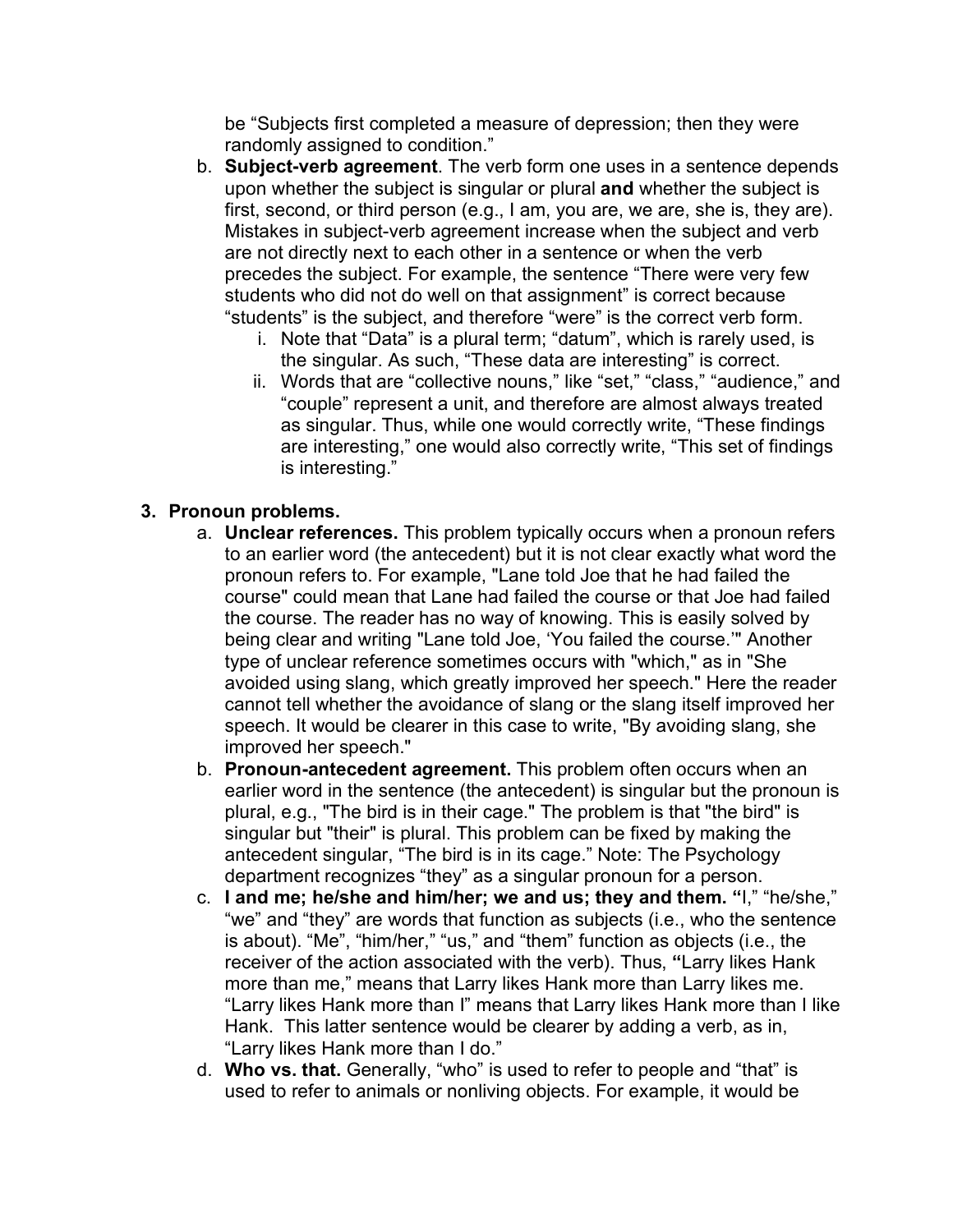correct to write, "The individual who was responsible for sending the hateful message was not available for comment." While the Psychology Department recognizes that many people, and some authors, use "who" and "that" interchangeably when referring to people, we believe it is important to 'humanize' people through the use of "who" rather than "that."

**4. Parallel construction** is necessary for clarity and involves making sure that lists of things are expressed with the same grammatical forms. So, in the case of "Joe went shopping, drank two beers, and one martini," there is a problem in grammar with the "and one martini" just hanging at the end of the sentence. In this case, the sentence could be fixed by writing "Joe shopped, and then he drank two beers and one martini" so that "shopped" and "drank" are parallel, and so it is clear what happened with the one martini. Another option would be to write, "Joe shopped, drank two beers, and downed one martini" to add a parallel verb form that explains what happened to the martini. Parallel construction problems also occur in sentences like "Many professors work hard, taking no vacation." In this case "work" is not parallel to "taking." The sentence can be fixed by rewriting it as "Many professors work hard and take no vacation" or as "Many professors are working hard and taking no vacation."

## **5. Know the difference between the following.**

- a. **Then vs. Than.** "Then" refers to comparisons in time, as in "First she ran, and then she swam," and to causal statements, as in "If I drop this, then it will hit the ground." "Than" is used for comparisons, as in "Daniel is taller than Frank."
- b. **Effect vs. Affect.** When discussing causality, "affect" is a verb whereas "effect" is a noun. As such, the following is correct usage: "Joe's statement affected Helen's self-esteem; this, in turn, had drastic effects on her performance on the test." "Affect" can occasionally be a noun, referring to emotion, as in "The researchers measured levels of positive affect." "Effect" can occasionally be used as a verb meaning "to bring about," as in "The earthquake effected great change in the highway system." Your best rule of thumb is to use "effect" as a noun and "affect" as a verb, except for the two exceptions above.
- c. **There vs. Their vs. They're**. "There" is an adverb that indicates place (e.g., "I want to go there on spring break") or it is an expletive (a "stand in" for a subject or verb in a sentence; e.g., "There are many places I want to visit on spring break"). "Their" is a possessive pronoun (e.g., "Their spring break plans have changed"). "They're" is a contraction that means "They are" (e.g., "They're not going to New Orleans on spring break").
- d. **Lay vs. Lie**. "Lie" means to recline or rest on a surface whereas "lay" means to put or place something. "Lie" does not have a direct object (someone or something that did the lying) whereas "lay" does. "The laptops lie on the desk" and "Lay the laptop on the desk" are both correct. To make it more complicated, keep in mind that the past tense of "lie" is "lay" and the past tense of "lay" is "laid."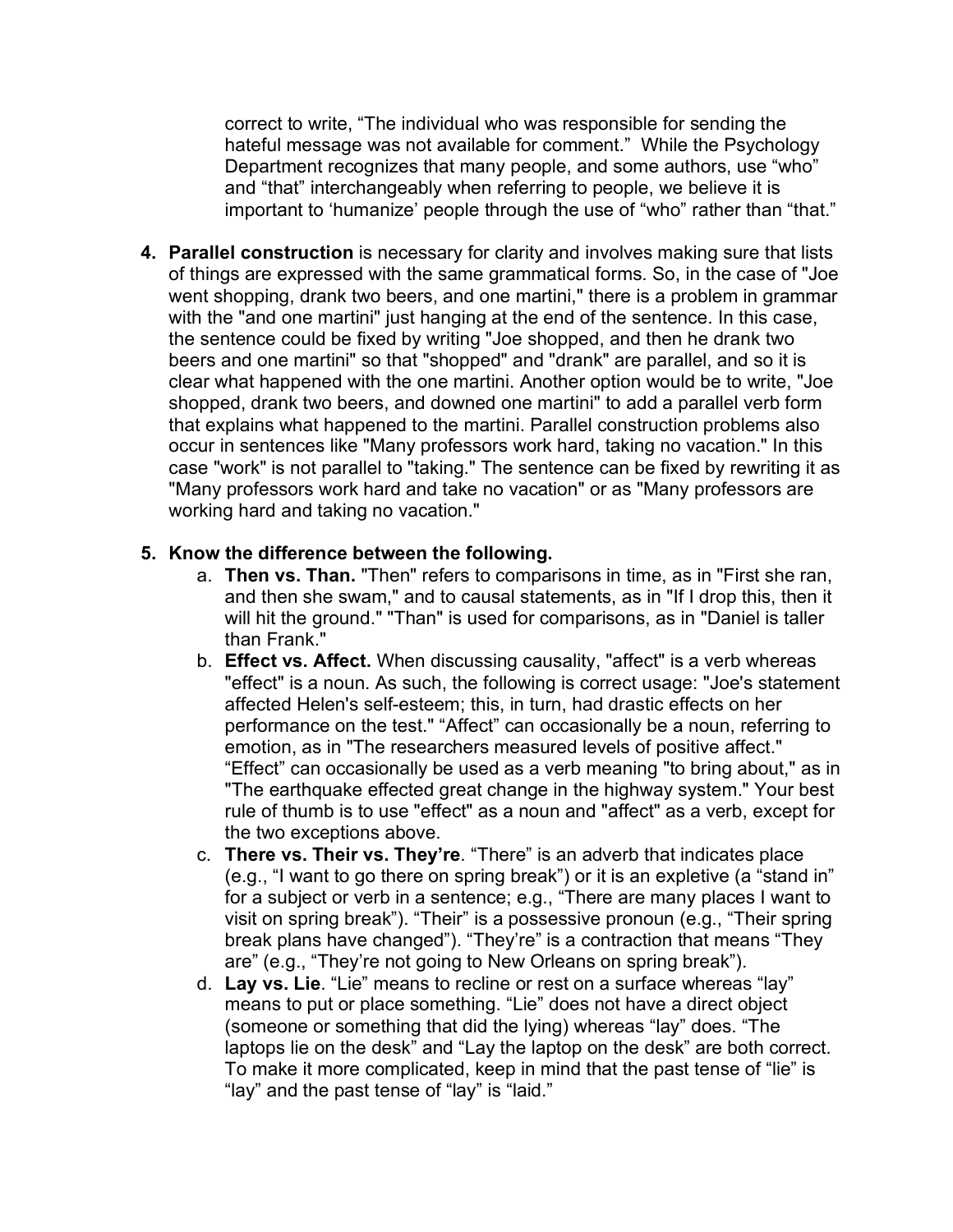- e. **Too vs. Two vs. To**. "To" is a preposition, as in "He is going to France." "Two" is a number, as in "She has two dogs." "Too" is an adverb, as in "I have too many pimples."
- f. **Your vs. You're**. "Your" is a possessive, as in "The baby has your eyes." "You're" is a conjunction of "you" and "are," as in "You're wonderful."
- g. **Loose vs. Lose**. "Loose" is an adjective, as in "That knot is loose." "Lose" is a verb, as in "I bet she will lose her tooth tonight."
- **h. i.e. vs. e.g.** These abbreviations are usually, although not always, used within parentheses. Both "i.e." and "e.g." should be typed in lower-case, should have periods after each letter, and should be followed by a comma in normal usage. "i.e.," is a stand-in for "that is" and is used to express an idea in another way, as in "The driver stopped at the red light (i.e., he followed the law)." "e.g." is a stand-in for "for example" and is used to introduce possible examples, as in "The zoo has many animals (e.g., elephants, aardvarks, giraffes, etc.)."
- **6. Proper use of articles (a, an and the).** An article signals that a noun is about to appear (although the noun does not need to directly follow the article). Generally, "a" or "an" means "one among many" and either word is used to refer to a noun that is not specific or specified but is "countable." "A" is used before a consonant sound; "an" is used before a vowel sound (e.g., "She wanted me to read a book" or "She wanted me to read an interesting book"). "The" is used with a noun whose identity is known (e.g., "She wanted me to read the book that the professor mentioned in class yesterday"). Non-count nouns (entities that cannot be counted, like energy, food, and advice) do not take an article (e.g., "She wanted me to read classic literature").

#### **7. Avoid overstatements.**

- a. **Absolute statements.** Using such words as "always" and "never" (and related words or phrases such as "constantly," "continually," "forever," "endlessly," "at no time," and "not in any way") should be avoided**.** Many students write sentences such as "She never smiles" or "He is always a hard grader." Both of these are almost certainly overstatements and misuses of the words "never" and "always." "People never run faster than the speed of light" and "People always die eventually," are examples of proper uses of these two words. The earlier sentences can be fixed by choosing more moderate words, as in "She rarely smiles" or "He is usually a hard grader."
- b. **Prove.** Scientists very rarely claim that they have "proven" anything, although some form of this word is used by lay people with frequency. The use of any form of this word typically overstates results (which are usually probabilistic). Thus, rather than writing "These results prove that…" more appropriate statements are "These results support the idea that…" or "These results are consistent with the idea that…"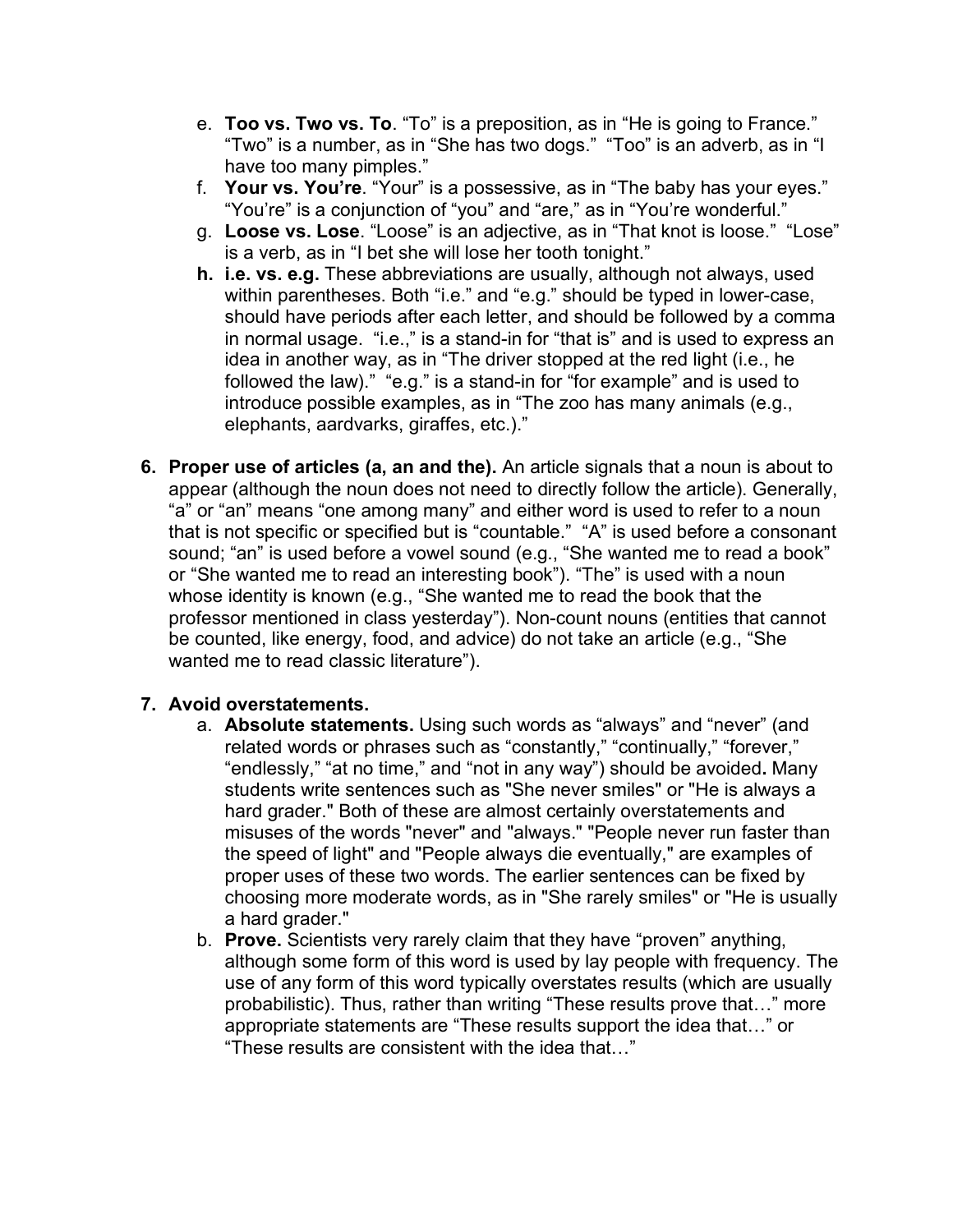- **8. Making comparisons**. The sentence "The experimental group scored higher in aggression" makes it impossible for the reader to know to whom or what the experimental group's aggression scores are being compared. When comparison words like "higher" or "lower" or "more" or "less" are used, it is crucial to include the comparator. So, for example, a correct sentence would be, "The experimental group scored higher in aggression than did either of the two control groups."
- **9. Dangling and awkwardly placed modifiers.** Words, phrases, and clauses are often used to modify (or further describe) some other word. Sometimes, however, writers place these modifiers in locations in the sentence that make it difficult to understand what the modifiers are modifying or that actually change the meaning of the sentence. For example, in the sentence, "The professor had two plants in her office that needed to be watered," the phrase "that needed to be watered" is meant to modify "two plants," but its location in the sentence actually makes it modify "her office"; obviously, her office does not need to be watered. Writing, "The professor had two plants that needed to be watered in her office," solves the problem. This points to the clear solution for modifiers --- place them next to the word they are modifying. A similar problem can happen for "limiting modifiers," which are words like "only", "not", "even" and "almost". These words should be placed in front of a verb if they modify the verb; if they modify some other word, they should be placed in front of that other word. So, for example, "In the study, all subjects were asked not to place their hands in ice water" has a different meaning from "In the study, not all subjects were asked to place their hands in ice water." In the first sentence "not" modifies the verb "to place," and the sentence means that no one put his/her hand in the ice water. In the second sentence, "not" modifies "all subjects," and the sentence means that some, but not all, subjects placed their hand in the ice water.
- **10. Point of view consistency.** A particular sentence should usually stay with the same point of view in terms of person and number. So, for example, the following sentence drifts from one view to another: "Our class had to complete two assignments. You had to write an essay and take an exam." Here, the author changes from the "we" point of view to the "you" point of view. The latter is incorrect, because "you" refers to the reader, when actually the reader was probably not part of "our class." As such, it would be best to keep the point of view the same throughout the sentence by writing "We had to write an essay and take an exam."

# **Punctuation**

Although there are many forms of punctuation, the Psychology Department Writing Policy only concerns itself with some of the forms. Because the Psychology Department recognizes that punctuation errors occur occasionally even in the papers of careful writers, students are allowed one un-penalized punctuation error for every 250 words in the paper.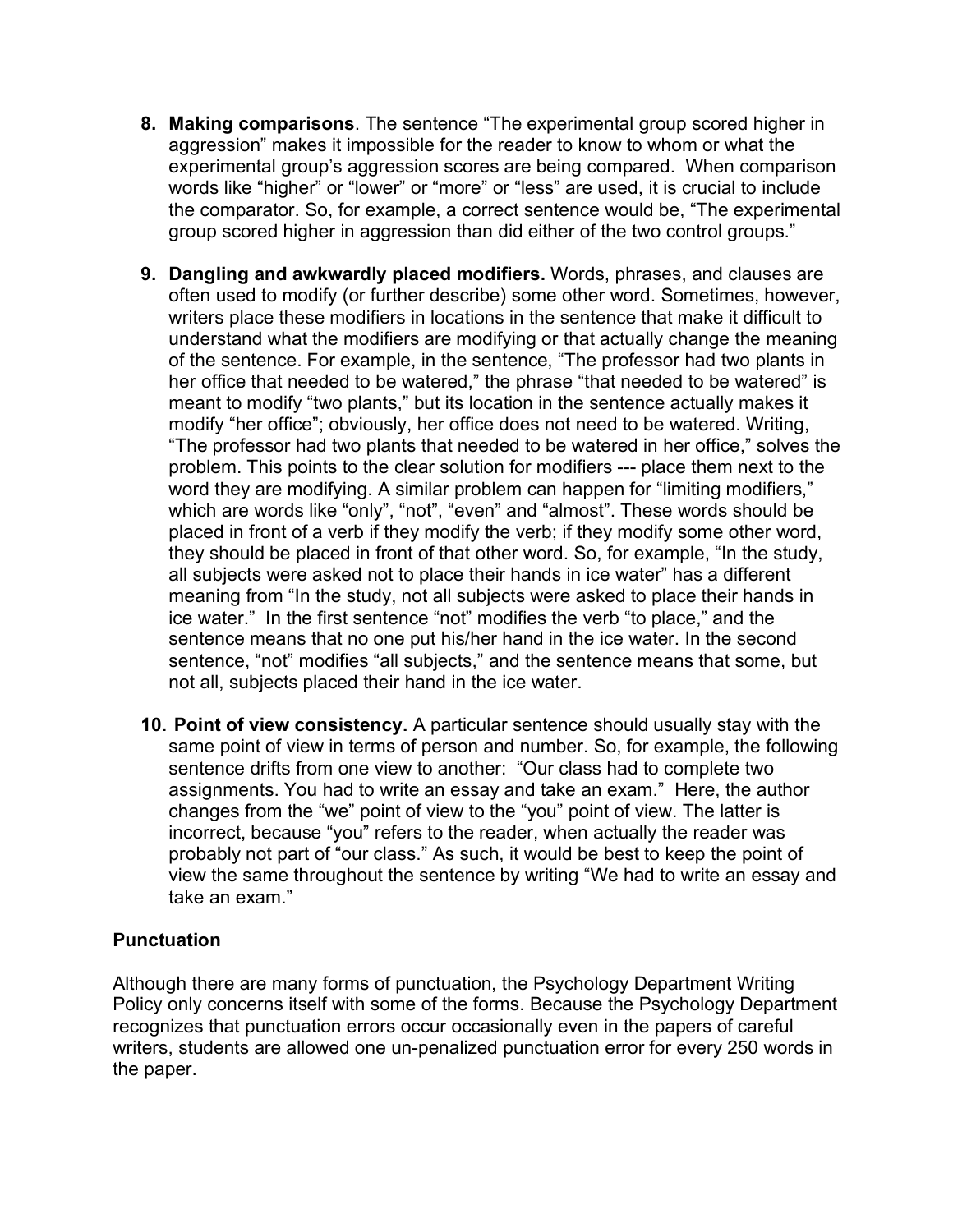- **1. End punctuation.** Most sentences should end with a period, although if a sentence asks a question it should end with a question mark. Exclamation marks can also end sentences, but they are used very rarely in scientific writing.
- **2. Internal punctuation.** Internal punctuation occurs within the context of a sentence and affects how the reader reads that sentence.
	- **a. The colon.** Colons are most often used to draw attention to a list or to a quotation. They can only be used after an independent clause. Thus, one might write "There are four main sections to a research paper: introduction, methods, results, and discussion" because the portion of the sentence before the colon is an independent clause. However, one would not say "The four sections of a research paper are: introduction, methods, results, and discussion" because the portion of the sentence before the colon is not a full independent clause.
	- **b. The comma**. Unlike end punctuation or a colon, each of which signals a strong pause, a comma indicates a slight pause, allowing the reader to better follow the flow of thought and to clarify meaning within a sentence. For example, "After taking her nap my mother wanted me to help with dinner" can be clarified by adding a comma after "nap." Commas are also often used to set off a phrase. As a general rule, to determine if commas should be used for this purpose, ask yourself whether the information is essential to the meaning of the sentence. Information essential to the meaning of the sentence is rarely enclosed with commas. For example, in the sentence "Musicians who are just starting out rarely make money," the kinds of musicians who "rarely make money" are the ones who are "just starting out." As such, the phrase "who are just starting out" is **not** set off by commas. In contrast, information that is not essential to the meaning of a sentence is almost always enclosed by commas. "Professors, who often wear ugly ties, spend much of their time grading," illustrates this rule, as professors spend much time grading regardless of their tie preferences; the information about the ties is extra. Commas are also used to separate independent clauses when conjunctions are used (see WM 1b); place the comma before the conjunction, as in, "My cat is usually distressed during the day, but when I come home she seems to calm down." In addition, commas should separate all items in a series of three or more words, phrases or clauses. For example, "Lori worked in the yard, showered, did the laundry, and then cooked dinner."
	- **c. The semi-colon.** As noted in the section on run-on sentences, a semicolon is used to separate two independent clauses; failure to use a semicolon in that context is considered a WM1b, not a P2c. Students will lose points for a P2c in cases when they use a semi-colon when they should actually use a comma or colon.
- **3. The apostrophe.** Apostrophes are used for possessives, as in "Joe's candy is tasty" and "One's health is important." There are a couple of exceptions where an apostrophe is not used for the possessive. The first is in the case of "Its," as in "The paint can fell off the table and landed on its lid." The second is in the case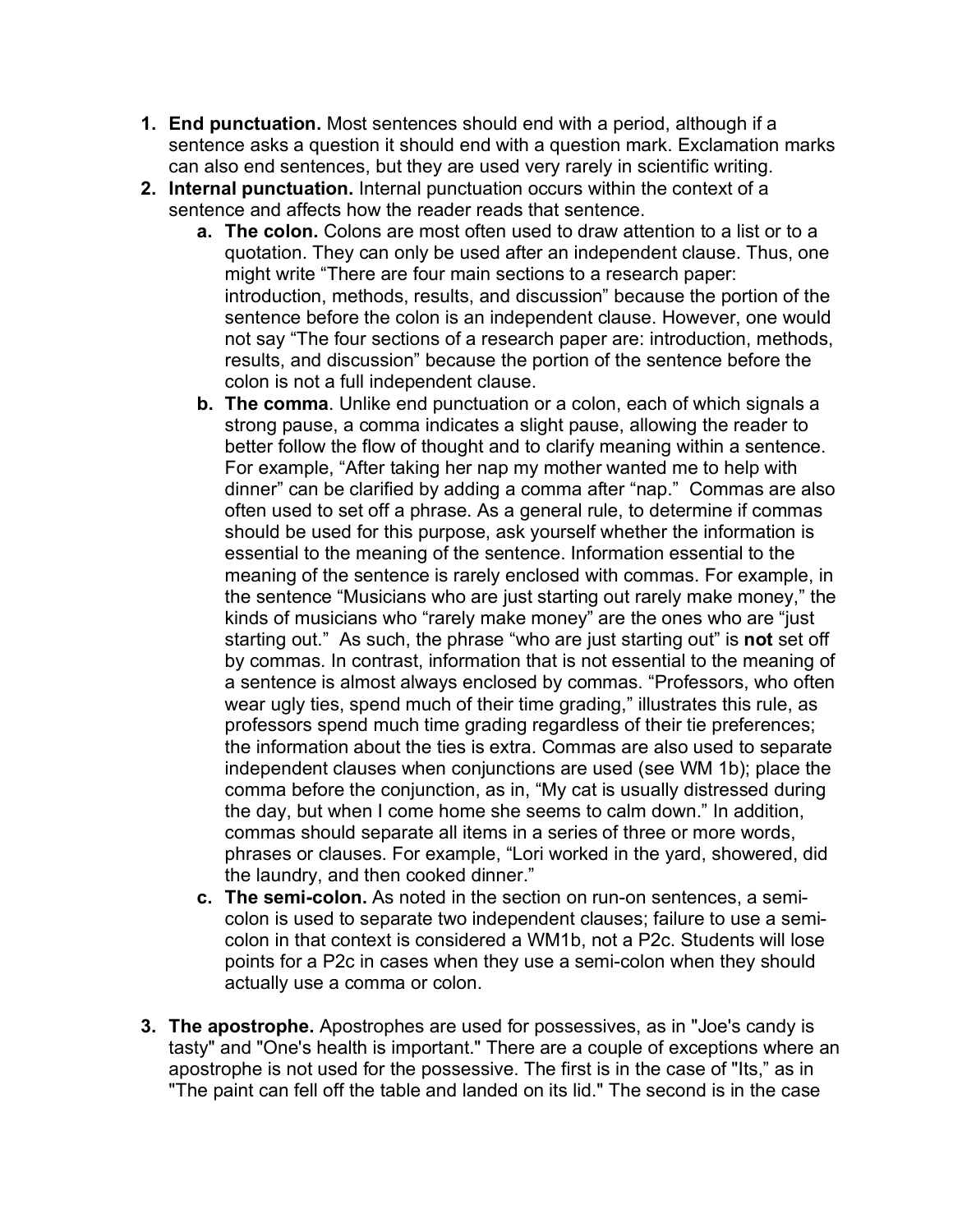of "whose," as in "I have no idea whose paper this is." The third is in the case of "yours," as in "Is that pogo stick mine or yours?" Apostrophes are also sometimes used to make a plural, as with numbers and symbols. For example, it is correct to say "The poker player held three 7's in his hand" but it is not correct to say "The chips and the poker player's sat on the table." An apostrophe is also used for contractions such as "It's" (when referring to "it is"), "who's" (when referring to "who is" or "who has") and "can't," (when referring to "can not"), but such contractions are too informal for the writing in most psychology classes and should generally be avoided.

# **Typographical Errors**

There are several possible typographical errors one might make to a sentence like "I went to the circus." The first is the misspelling of a word, as in "I went to the circsu." Second is a mis-keying of a word so that a different word is typed (other than words that are often confused – see WM5), as in "I went to the circle." Third is the capitalization of a word that should not be capitalized, as in "I Went to the circus." Fourth is the failure to capitalize a word that should be capitalized, as in "i went to the circus. Fifth is the omission of a word that needs to be present in the sentence (other than articles – see WM6), as in "I went the circus." Sixth is the repetition of a word that doesn't need to be repeated, as in "I went went to the circus."

Because the Psychology Department recognizes that typographical errors occur occasionally even in the papers of careful writers, students are allowed one unpenalized typographical error for every 250 words in the paper.

# **APA format (7th edition)**

There are many features of APA format, and the Psychology Department Writing Policy focuses on only some of them. That is, although we encourage all students to carefully format all aspects of their papers in APA format, only the following errors will count on this APA policy (unless your professor tells you otherwise). Because the Psychology Department recognizes that APA format errors occur occasionally even in the papers of careful writers, students are allowed two un-penalized mistakes per paper. The information below provides page numbers from the 7<sup>th</sup> edition of the *APA Publication Manual* for how to follow certain aspects of APA format.

**1.Correct format of in-text citations**. All citations mentioned in the text have a particular format that they should follow; this format depends on the number of authors and where in the sentence the citation is mentioned. Pages 261-269 of the APA manual provide substantial useful information; Table 8.1 on p. 266 is particularly helpful.

a. **Authors**. For work with one or two authors, both names are included in each citation. When citing a work with three or more authors use the first author plus et al. This includes the first time that paper is cited. Somewhat different rules are followed depending on where in the sentence the work is cited. If the work is cited in the main body of the sentence, one uses the word "and" to separate two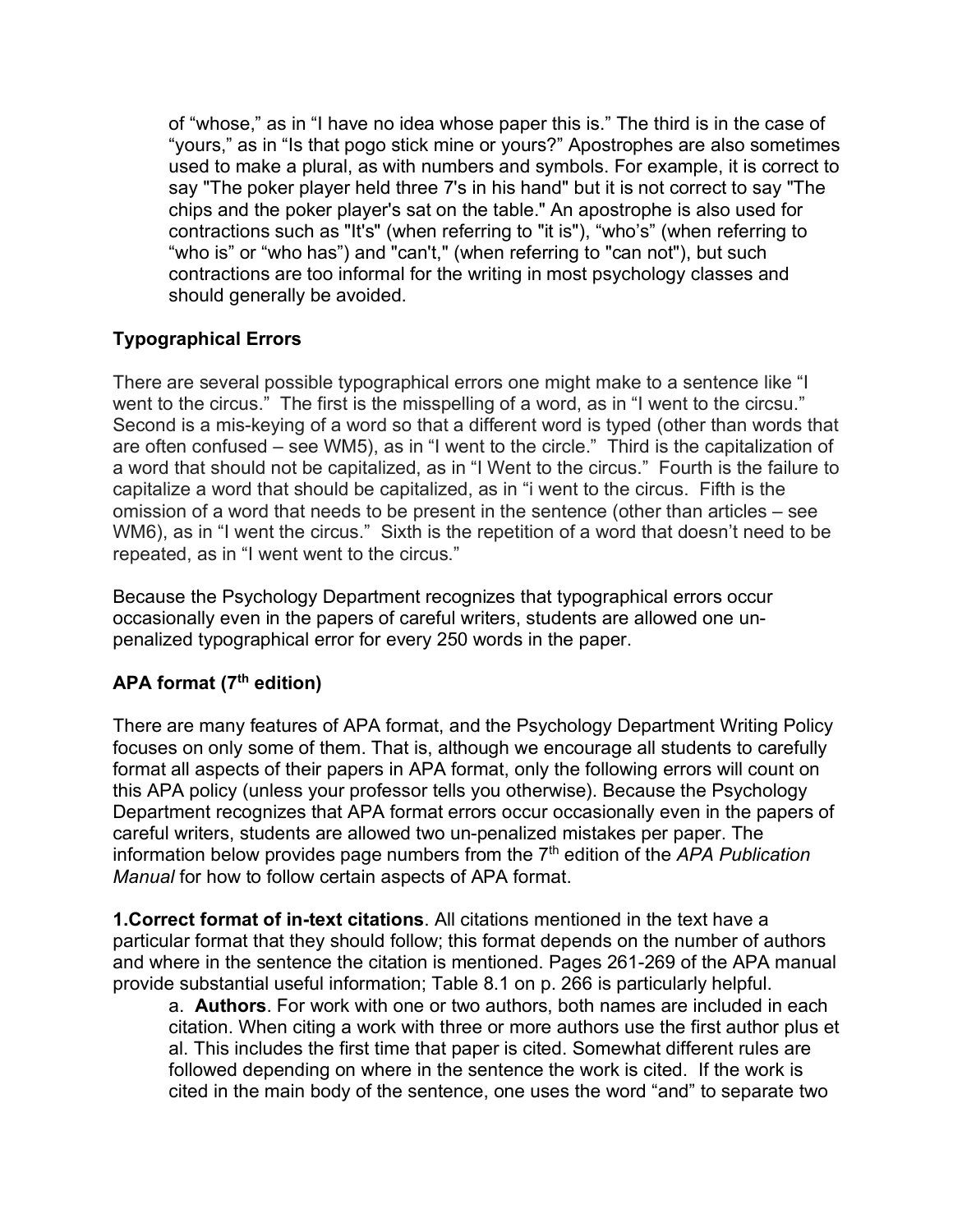authors, as in "Smith and Brown (2013) found that…" If the work is cited inside a set of parentheses, one uses an ampersand (i.e., &) as in "Studies have found that depressed people are sad (Smith & Brown, 2013)." Only very rarely are first initials provided for in-text citations; the vast majority of the time, initials are not given. As such, it would be extremely rare to write "J.J. Smith (2016) found…"; usually it would just be "Smith (2016) found…" See section 8.20 on pp. 267-268 of the APA manual for the exceptions and how to handle them.

- b. **Year**. The year goes after the last author in the list; it is NOT put at the end of the sentence (as apparently is the case in MLA format). So one would write "Smith (2013) found that depressed people are sad" NOT "Smith found that depressed people are sad (2013)." Somewhat different rules are followed depending on where in the sentence the work is cited. If the work is cited in the body of the sentence itself, the year is set off with parentheses, as in "Smith and Brown (2013) found that…" If the work cited is inside a set of parentheses, then a comma is placed between the name of the last author and the year, as in "Depressed people are sad (Smith & Brown, 2013)."
- c. **et al.** First, note that it is "et al." --- there is no period after "et" and there is a period after "al." Second, note that one never uses et al. for works that have one or two authors.
- d. **Alphabetization***.* Within a particular work, the authors' names should be listed in the same order as they were in the publication; that is, do NOT alphabetize them. For instance, if Smith and Francis wrote an article, you list them in that order, NOT as "Francis and Smith (2013)." If multiple works are cited within a set of parentheses, alphabetize them by the first author's last name, separating works with semi-colons. So it would be "Depressed people are sad (Jones et al., 2013; Smith & Francis, 2011) NOT "Depressed people are sad (Smith & Francis, 2011; Jones et al., 2013). If multiple works are cited within the main body of a sentence, they can be put in any sensible order (e.g., chronologically, relevance).

*e.* **Quotations***.* Whenever a direct quote is used, the page number of the quote must also be provided, usually at the end of the quote but outside of the quotation marks. Table 8.2 on p. 272 provides examples. So, the following is correct:

Jones and Smith (2013) believe "it is rare to find a white rat that doesn't like food" (p. 23).

**2. Correct format of citations in the reference section**. All citations in the reference section have a particular format that they should follow; this format depends on whether the citation is from a journal, a book chapter, a book, etc. See pp. 281-309 of the APA Manual; the reference section of the sample papers on pp. 58-59 and 66-67 are also a good general guide. The PSYC department will focus on citations of journal articles, books, and chapters in books, as these three types of citations together form the vast majority of types of works students cite.

a. **Authors***.* The first item in any citation is the author(s). The standard format is LastName, First Initial. Second Initial., as in McAndrew, F. T. If there are multiple authors, separate authors' names from each other with commas, and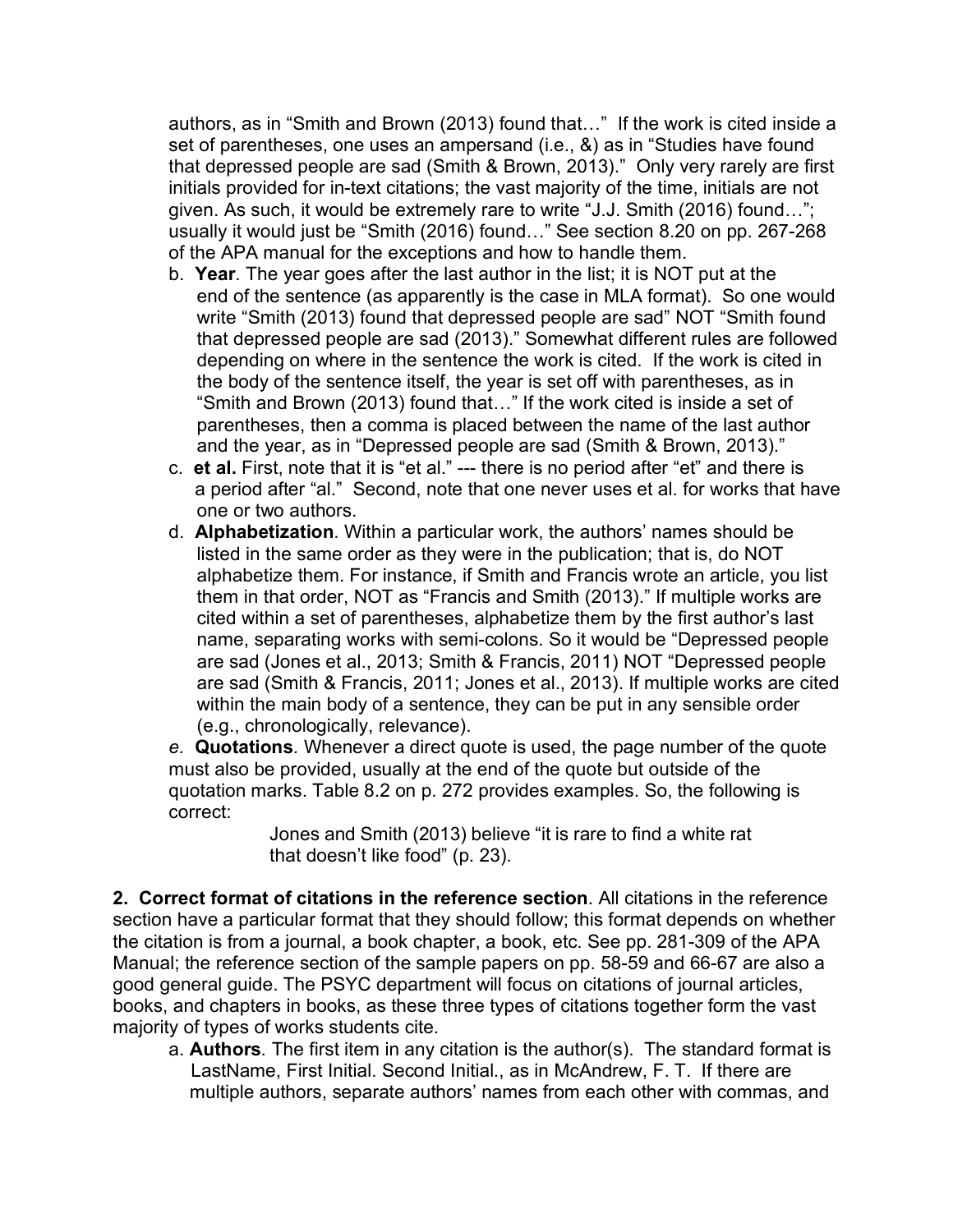put an ampersand (&) before the last author, as in McAndrew, F. T., Smith, J.J., & Jones, H. L. Note that there is a space after periods and commas i.e., NOT McAndrew, F.T. Note also that if the author does not use a middle initial, as in Kasser, T., you do not need to include it. If there are more than 20 authors see section 9.8 on p. 286 for what to do in this case.

- b. **Year**. The second item in any citation is the year of publication. This is put in parentheses after the last author in the author list and is followed by a period, as in McAndrew, F. T., Smith, J.J., & Jones, H. L. (2013).
- c. **Journal articles**. If the citation is a journal article, the next six pieces of information are the article title, the journal title, the volume #, (the issue #), the page #s, and the doi. The article title should be in normal print (i.e., not italicized, etc). Only the first word of the title and of the sub-title should be capitalized, as should any proper nouns (e.g., names of people, nations, or theories), as in "An investigation of depression in Western nations: A test of Cognitive-behavioral Theory." Put a period at the end of the article title. Next comes the journal title, which should be italicized with the "big" words capitalized, as in *Journal of Personality and Social Psychology*. Spell out all the words of the title; do NOT put, e.g., *J Person Soc Psych*. After the journal title, type a comma and a space, and then put the volume # in italics. If there is an issue # place that immediately after the volume number and enclose it in parenthesis, do not italicize. Then type a comma and a space and the page numbers in normal print, and then a period. Finally, include the doi by using the hyperlink. So, a typical set of information would be would be "An investigation of depression in Western nations: A test of Cognitive-behavioral Theory. *Journal of Personality & Social Psychology, 63*(2), 122-133. https://doi.org/10.1077/pspa347a88."
- d. **Books***.* If the citation is a book, the two other pieces of information used are the book title and the publisher. The title should be italicized.The first word of the title and the sub-title should each be capitalized, as should any proper nouns, and the title should end with a period, as in "*The problem of autonomy: An investigation in China, Japan, and Bhutan*." So, a typical arrangement would be "*The problem of autonomy: An investigation in China, Japan, and Bhutan*. East-west Publishers."
- e. **Chapters in Books***.* If the citation is a chapter in a book, the last five pieces of information are the chapter title, the Editors of the book, the title of the book, the page #s of the chapter, and the publisher. The chapter title follows the same rules as for an article in a journal with regard to capitalization, not being italicized, and ending with a period. After the article title, list the names of the editors after the word "In" and put either (Ed.) or (Eds.) at the end of the list of names. Unlike for author names, the initials of editor names are placed before the surname, not after it. For one editor, this section would read "In J. Adams (Ed.)"; for two editors, this section would read "In J. Adams & F. C. Smith (Eds.)"; for three editors, this section would read "In J. Adams, F. C. Smith, & L. Jones (Eds.)." Next, put a comma after the closed parentheses and then the name of the book, following the rules for book titles mentioned above. Close this section with the page numbers after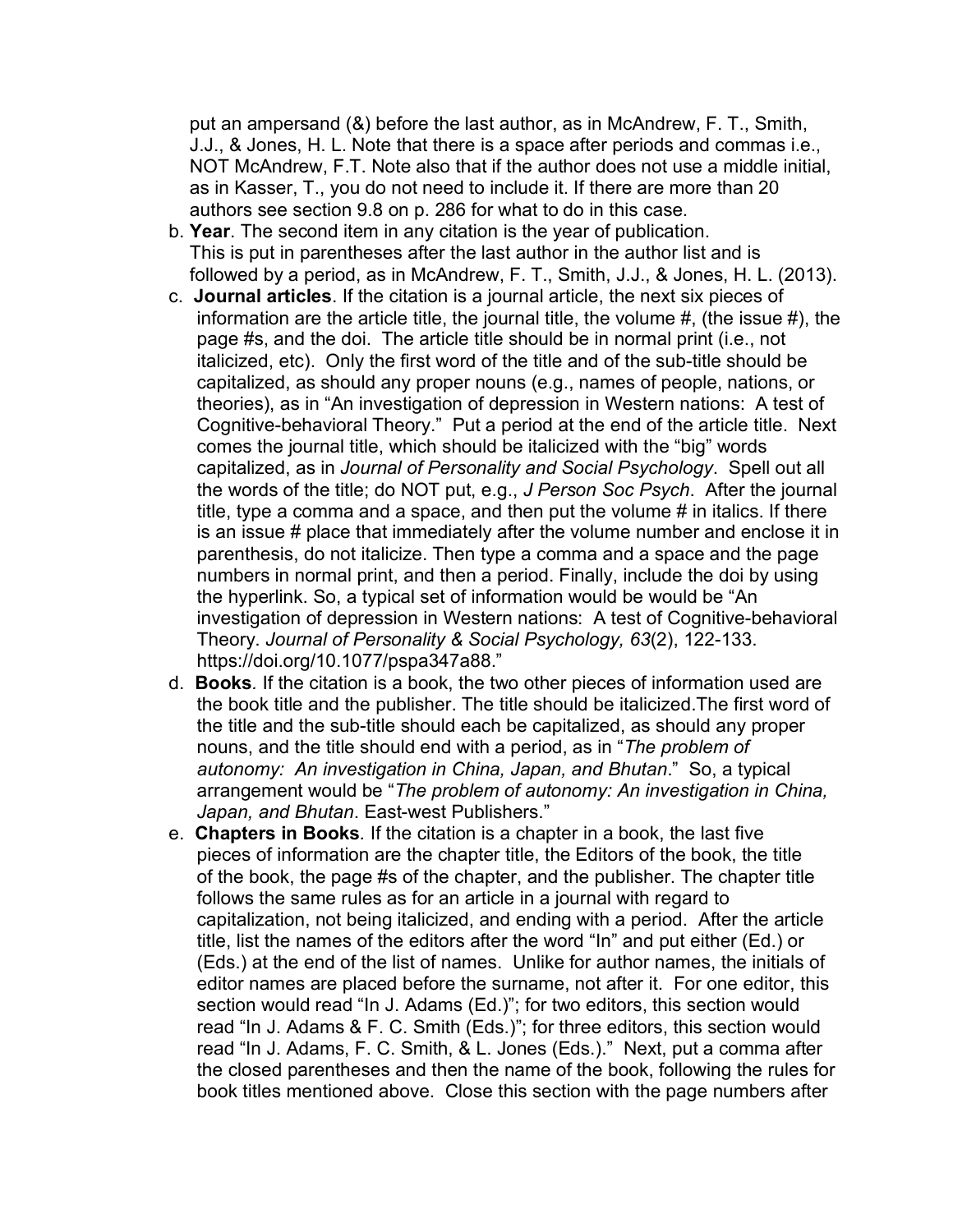the initials "pp." and put that information in parentheses; finish with a period. Finally, provide the information about the publisher, following the rules for books above. So, it might read "Sadness and depression: A review of the literature. In J. Adams, F. C. Smith, & L. Jones (Eds.), *Emotions and Mental Health* (pp. 147-178). Hogrefe Publishers."

f. **Alphabetization.** When listing the citations in the reference section, the citations should be put in alphabetical order by the first author's last name. For example, an article by Jones (1991) is placed earlier in the list than an article by Jupiter (1989). If there are two or more articles by the same first author and the list of authors for the two citations is exactly the same, the article published earlier in time is listed earlier in the reference list; for example, Jones & McGraw (1991) precedes Jones & McGraw (1993). If there are two or more articles by the same first author and the author list is not exactly the same, the order depends on the second author; for example, Jones & McGraw (1991) precedes Jones & Smith (1989). If there are two or more articles by different authors who share the same last name, the order depends on the authors' initials; for example, Jones, F. L. (1991) precedes Jones, R. S. (1989).

**3. Match between in-text citations and citations in the reference section.** All citations in the text should be in the reference section, and the reference section should contain only those citations mentioned in the text. Further, the information needs to match up, i.e., the year of publication needs to be the same in both the reference section and the text, and the order and spelling of authors' names also needs to match. Check to make sure all of this information matches before turning in your paper.

**4. Statistics**. There are standard ways of reporting statistical findings that depend on the results and the statistics utilized. Useful statistical sentences are in the APA manual on pgs. 181-188; sections 6.43 and 6.44 are particularly helpful. This writing policy only focuses on some of the most common statistics.

- a. **Sample Size, Means, and Standard Deviations**. A sample size is represented with *N*, a mean with *M,* and a Standard Deviation with *SD*. Each of these should be italicized and capitalized. If the value for the mean or standard deviation is less than |1|, place a 0 before the decimal place (i.e., 0.80, NOT .80). Make sure to put spaces on both sides of the equal sign, so it reads "*M* = 1.32" not "*M*=1.32."
- b. **t-tests and F-tests**. *t*s are not capitalized, but *F*s are capitalized; both are italicized. If the value is less than |1|, place a 0 before the decimal place (i.e., -0.80, not -.80). Make sure to put spaces on both sides of the equal sign, and place the degrees of freedom in parentheses immediately after the *t* or *F*, as in "*t*(28) = 0.08" and "*F*(3,58) = 3.22."
- c. **Correlation coefficients, b-weights, and Betas**. *r*s and *b*-weights are not capitalized; they are italicized. The Greek symbol  $\beta$  is used for Beta-weights; capitalization is irrelevant, and it is not italicized. If the value of the *b*-weight is less than |1|, place a 0 before the decimal place (i.e., 0.80, not .80). Because the value of  $rs$  and  $\beta s$  should be less than  $|1|$ , do NOT place a 0 before the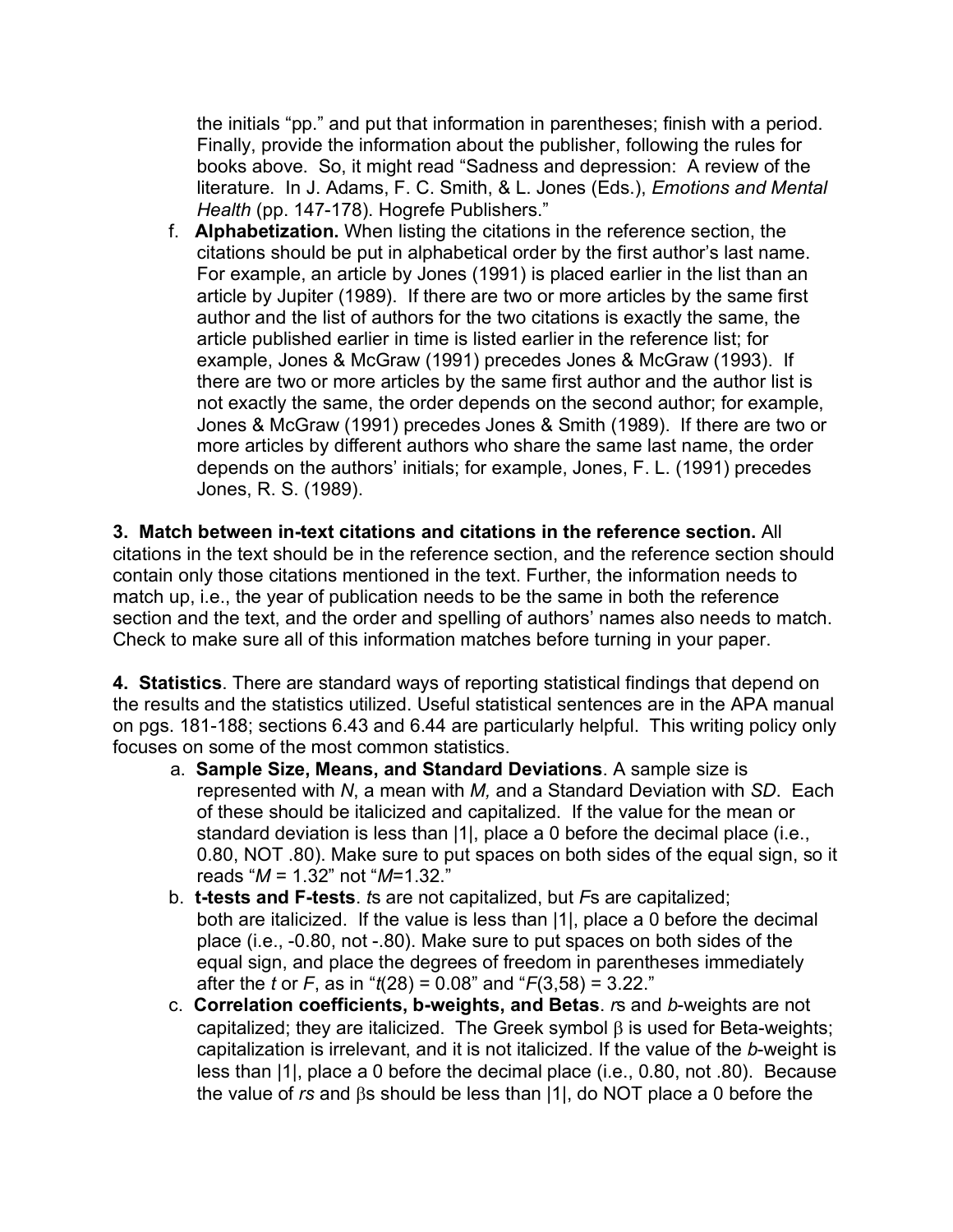decimal place (i.e., .80, not 0.80). Make sure to put spaces on both sides of the equal sign, so it reads " $r = .80$ " not " $r = .80$ ." Degrees of freedom are generally not reported in the text for these tests.

d. **p values**. *p*s are not capitalized; they are italicized. *p*s do NOT need a 0 before the decimal (i.e.,  $p = 0.044$ , not  $p = 0.044$ ) because they should always be less than 1.00. Report exact *p* values to three decimal places in the text. Never report *p* = .000; instead, report *p* < .001. *p*s are typically placed after a comma after the value of the statistical test has been reported, as in "*r* = .43, *p* = .033" or "*t*(73) = 2.34, *p* = .021."

**5. Indentation and headings**. The placement of new paragraphs and headings depends on a number of variables. See the APA Manual for information on correct indentation (p. 45) and correct use of headings (pp. 47-49; Tables 2.3, 2.4, and 2.5 are particularly helpful). The sample papers on pages 50-67 are also very helpful.

- a. **Indentations**. The first line of every paragraph and the first line of every footnote should be indented. It is best to use the tab key so that indentations are of the same amount throughout the paper. The typical amount is 5-7 spaces or ½ inch.
- b. **Headings**. Headings vary in where they are placed on the page, whether they are boldfaced or not, which words are capitalized, and whether a period follows the heading.
	- i. **Centered headings**. Headings for the Abstract, the title of the paper (on the first page of the introduction), the Methods, Results, Discussion and References sections, and Footnotes should all be centered on the page. All of these headings should be in boldface. Capitalize all "big words" in the heading, as in "**Brief Discussion of Study 1**." Do NOT place a period after the heading. Begin the first sentence of the section on the next line, after indenting.
	- ii. **Flush-left headings**. If you have sub-sections within any of the main sections of the paper (e.g., a sub-section in the introduction; the Measures section of the Methods), place the heading flush left. Type the heading in Boldface and capitalize all the big words, as in "**Experimental Manipulation of Sexual Desire**." Do NOT place a period after the heading. Begin the first sentence of the sub-section on the next line, after indenting. There are two levels of Flush-left headings; the first (level 2) is not italicized and the second (level 3) is italicized.
	- iii. **Indented headings**. If you have further sub-sections beyond level 3 headings, indent the heading. Type it in Boldface and capitalize all the big words, as in "**Testing Self-Concept in Chinese and American Students**." Place a period after the heading and continue with the first sentence of this sub-sub-section on the same line as the period (i.e., do NOT indent or start on a new line). There are two levels of indented headings; the first (level 4) that is not italicized and the second (level 5) that is italicized.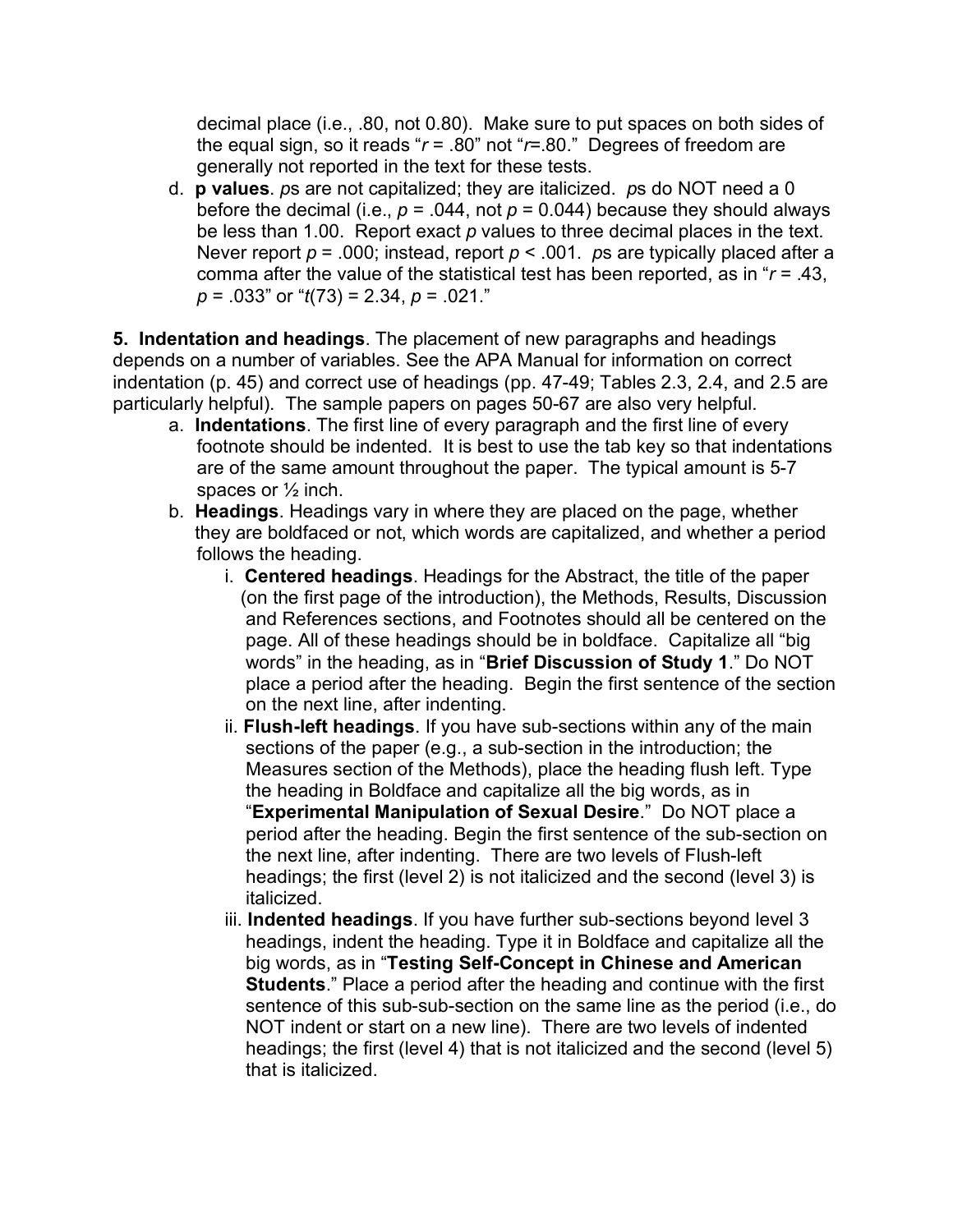**6. Line Spacing**. The entire document should be double-spaced, with no extra spaces between any lines (e.g., no extra line space between paragraphs, between headings, or between citations (see p. 45 section 2.21). The reference section should be doublespaced as well. There are a few exceptions to the double spacing rule that are described on p. 45.

**7. Font**. The entire manuscript should be in the same font and of the same size. See page 44 section 2.19 for recommendations.

**8. Tables**. Tables should be correctly labeled, formatted and placed within the paper. See the APA Manual for guidance, especially pp.199-206. Samples are provided on pp. 206-224.

- a. **Placement in manuscript**. There are two options for the placement of tables; they can be placed after the Reference and Footnotes sections or they can be embedded in the text after their first call out.
- b. **Refer readers to the Table**.

Somewhere in the body of the manuscript the reader must be referred to each Table, as in "See Table 2 for correlations." Tables should be numbered in the order that they are referenced in the paper.

- c. **Captions***.* The first line should be "Table #" (with # being 1, 2, 3, etc.); type this in regular typeface (i.e., no italics or bold). Then start a new line with the title of the table, italicized, flush left, with all of the "big words" capitalized. Then begin the table on the next line.
- d. **Style**. Never paste a table from SPSS directly into the manuscript. It will most likely not be in the proper font, style, etc..
- e. **Orderly rows and columns**. The purpose of a table is to clearly present information. This means that all rows and columns need to be labeled. Further, numbers presented down a column should be typed so that the decimal points align looking down the column.

**9. Figures**. Figures should be correctly labeled, formatted and placed within the paper. See the APA Manual for guidance, especially pp. 225-232. Sample figures are provided on pp. 233-250.

- a. **Placement in manuscript**. There are two options for the placement of figures; they can be placed after the Reference and Footnotes sections or they can be embedded in the text after their first call out.
- b. **Refer readers to the figures**. Somewhere in the body of the manuscript the reader must be referred to each figure, as in "As can be seen in Figure 3, the form of the interaction was such that…" Figures should be numbered in the order that they are referenced in the paper.
- c. **Captions***.* First place the figure on the page, and then below it put "*Figure #."* (with # being 1, 2, 3, etc.); type this in italics. After the period, starting on the same line, type the title of the figure in regular typeface, capitalizing only the first word of the sentence and proper nouns.
- d. **Style**. Never paste a figure from SPSS directly into the manuscript. It will most likely not be in the proper font, style, etc.